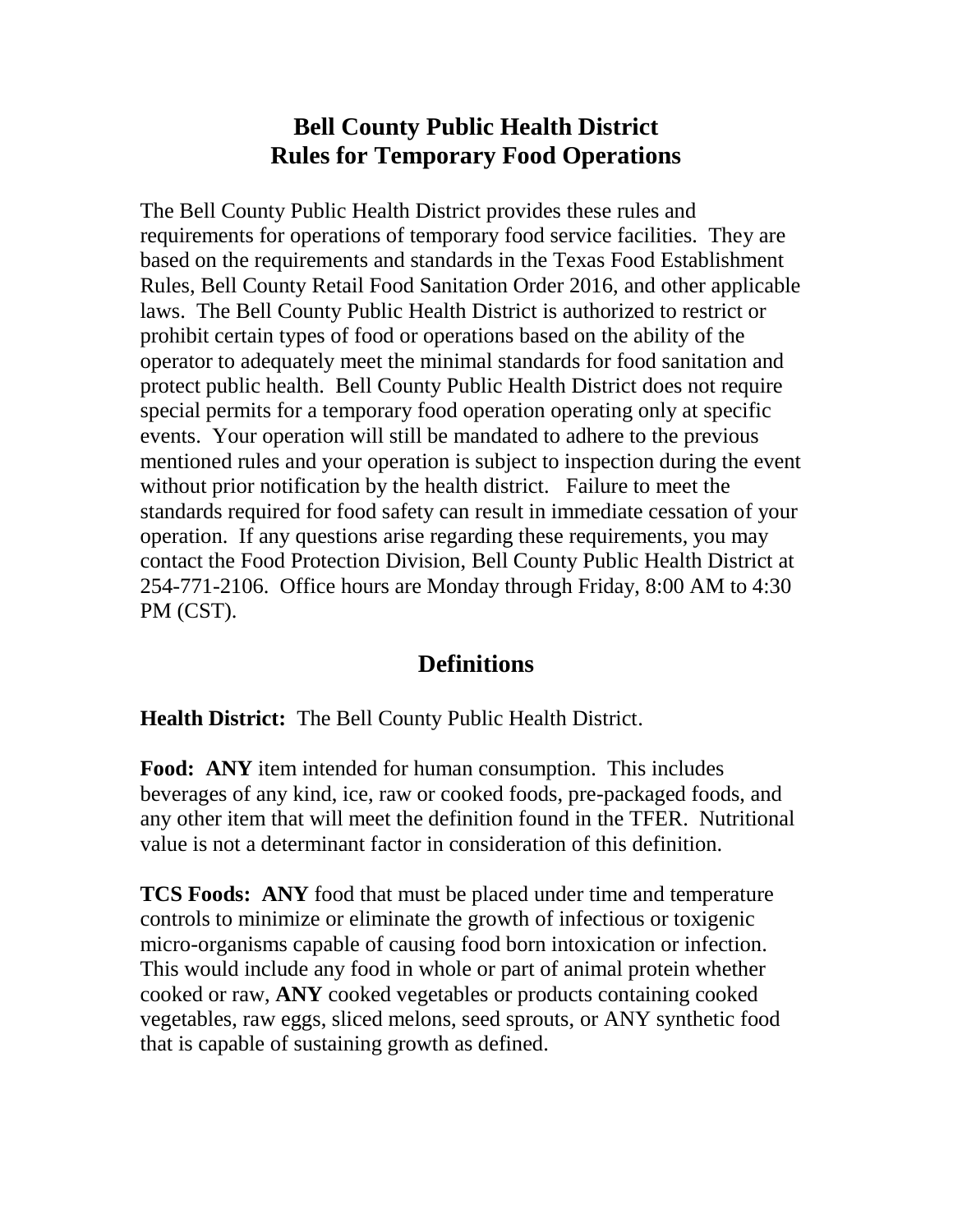**Potable water:** Water that is considered **SAFE** for human consumption. Sources include municipal water supply, a water supply from an approved community well, or bottled water. Water from a private well is **prohibited**  for use. Any food, food-related procedures or sanitation requirements must use potable water. Water that is not potable is **prohibited except for means of fire suppression or climate control.**

**Approved source:** An approved source is any facility or operation that has met minimal standards from an authorized agency and is licensed, permitted, or legal to provide a particular product. All food **MUST** come from an approved source. This requirement prohibits food prepared in a private home with exception of foods provided in accordance with the cottage food production operation law. Foods under the cottage food production operation must meet minimal standards applied in that law.

**Sanitization:** The effective removal/elimination of harmful microorganisms by 99.999%. This may be achieved through heat treatment, hot water at or above 170° F, or approved chemical sanitizers.

**Sanitizers:** Any chemical or heat that is capable of and approved for effective sanitization procedures. These include chlorine bleach, quaternary sanitizer, or water at or above 170° F.

**Single service articles:** Any item that is used for the food operation (preparation, service, food consumption, dispensing, etc.) that is intended for a one-time, one-customer use. Single service items cannot be re-used.

**Food contact surface:** Any surface of equipment or utensils that normally come in contact with food, and those surfaces which may allow draining, dripping, or splashing of substances normally in contact with the food or the food itself.

## **Rules and Requirements**

**GENERAL:** A temporary food service operation must comply with these rules and requirements. Exceptions and waivers may be granted but ONLY WITH PRIOR APPROVAL OF THE HEALTH DISTRICT. Additional requirements may be imposed by the Health District to accommodate waivers or any food related issue that requires such additional requirements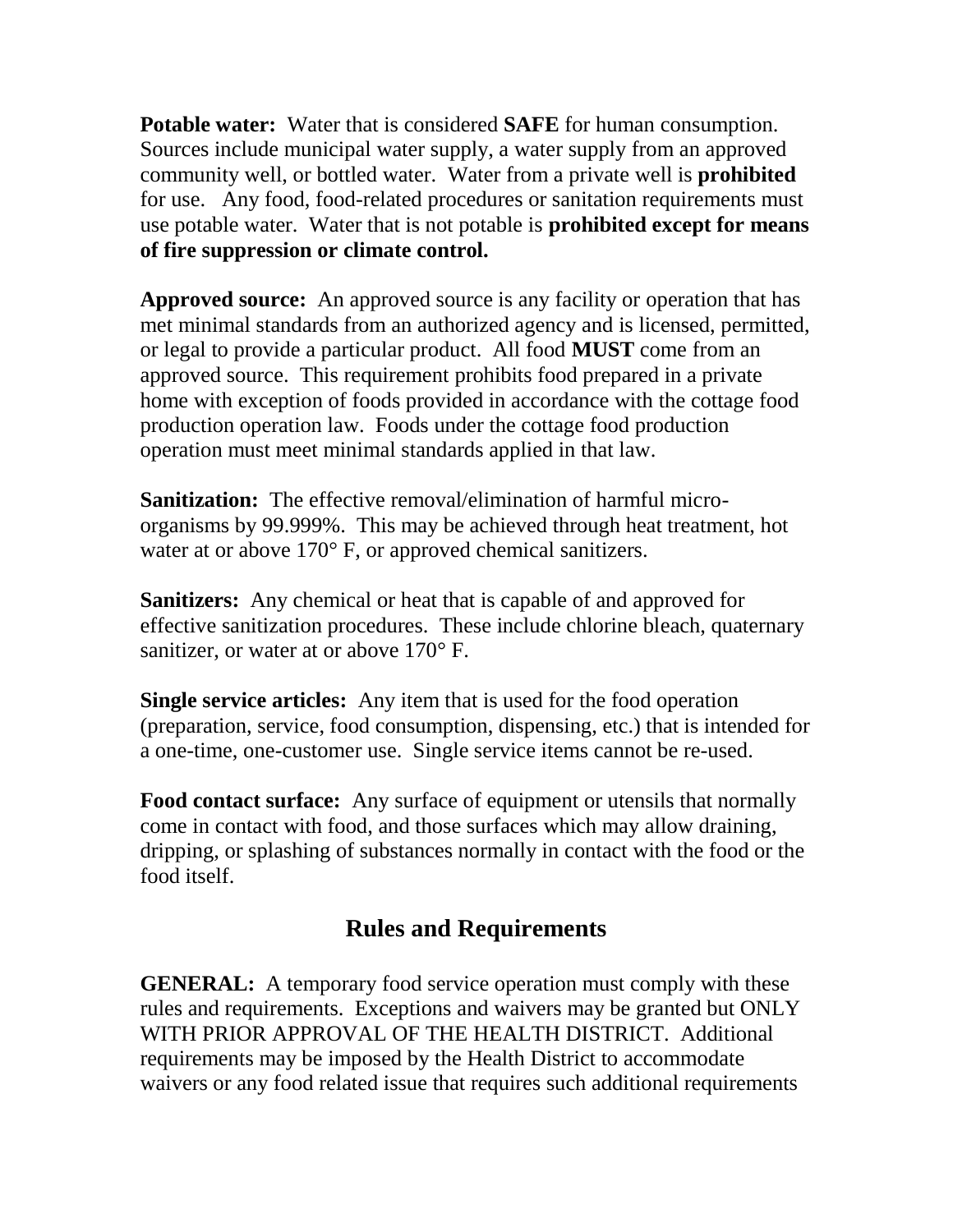or waivers. The Health District has the authority to require cessation of operations for any facility that fails to meet the minimal standards required. This cessation will last only until the standards can be achieved. This may include any part of or all of the operation. If the standards cannot be met in a reasonable time, then the facility will be required to permanently cease operations related to retail food sales. This cessation is not negotiable and will be strictly enforced to include complete exclusion from the event if the operators are un-cooperative.

**RESTRICTED OPERATIONS:** Food sold to the public must come from an approved source. With the exceptions listed in the definitions, food made in a home kitchen is prohibited for sale. Church kitchens, VFW kitchens, and other facilities that are not part of a residential location, may be used on a limited basis as a location to prepare foods. Foods that are vacuum-packed or canned must come from an approved source (HOME CANNED GOODS ARE STRICTLY PROHIBITED). Any food not prepared in an approved location, must be prepared on sight.

**FOOD PRODUCT TEMPARATURES:** All TCS foods must be subject to temperature standards required by law to maintain safety of the food and minimize/prohibit bacterial growth or eliminate/destroy live organisms.

Any TCS foods that are maintained cold (cooked or raw) must be held at a product temperature of below 45  $\degree$  F. This can be achieved by any means that is capable of achieving this requirement. Any means that does not meet this standard will be prohibited.

Any TCS foods that are maintained hot must be held at a product temperature above 135° F. This can be achieved by any means capable of this standard. Any method that fails to keep the foods above 135° F will be prohibited.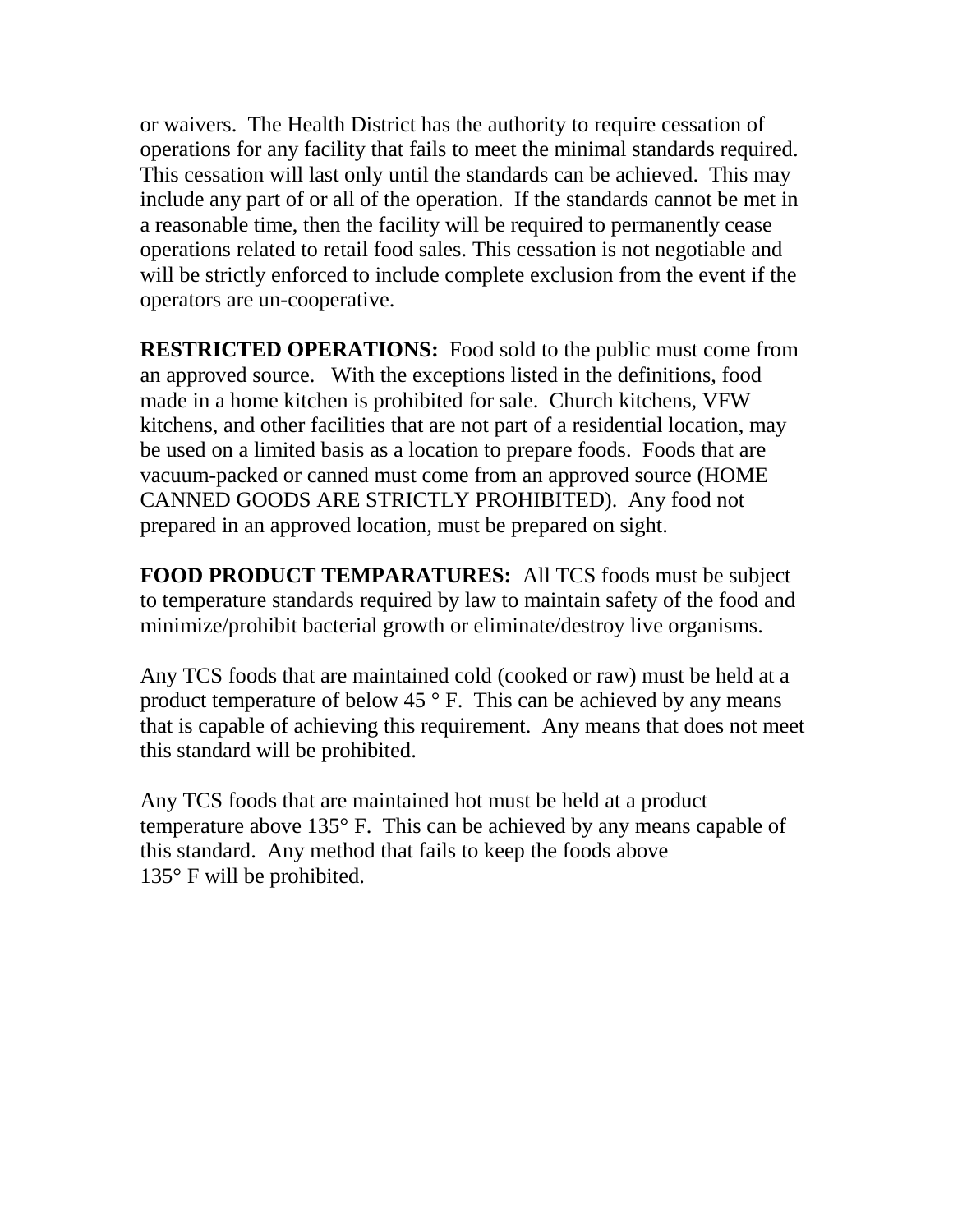Any foods that are cooked prior to service must meet a minimal cooking temperature specific to the product (examples):

Vegetables 135° F Beef (whole intact) 145° F Pork 145°F Ground Meat (beef, pork) 155° F Poultry (whole or ground) or Stuffed Meats 165° F Any food cooked in microwave must reach 165 ° F or higher

The Bell County Public Health District, because of excessive risk, will not allow the sale or service of undercooked foods, or raw fish or shellfish (sushi, oysters) from a temporary food operation.

**THERMOMETER REQUIREMENTS:** Any operation that sells TCS foods must have a thermometer capable of reading from 0° F to 220° F. There are two types required: Product (metal stemmed capable of insertion into the product to indicate actual food temperature accurate to  $+$  or  $-2^{\circ}$  F.) and Ambient air (thermometer that is used to indicate the air temperature accurate to + or  $-3^{\circ}$  F of a hot/cold holding device). Any thermometer that is used to check product temperature must be properly cleaned and sanitized immediately prior to insertion into and immediately after removal from the food. The Bell County Public Health District recommends alcohol swabs for this procedure.

**THAWING TCS FOODS:** The thawing procedures used for TCS foods must be done in a manner to eliminate unsafe time in the temperature danger zone (45 $\degree$  F to 135 $\degree$ F). Approved methods include cooking as part of the complete thawing process, thawing in a microwave to a complete cook, in a refrigerated unit that is capable of 45° F or lower, or thawing in a microwave followed by IMMEDIATE continuation of cooking by conventional means, or thawing under cold potable water (70° F or less) for no more than 2 hours followed by cold storage or cooking. Room temperature thawing is prohibited.

**REHEATING TCS FOODS:** Any process that reheats TCS foods must meet "rapid" standards. Rapid reheating is defined as obtaining a minimal temperature of 165° F within 2 hours. Any food that is to be reheated prior to service or sale, MUST meet this standard FIRST.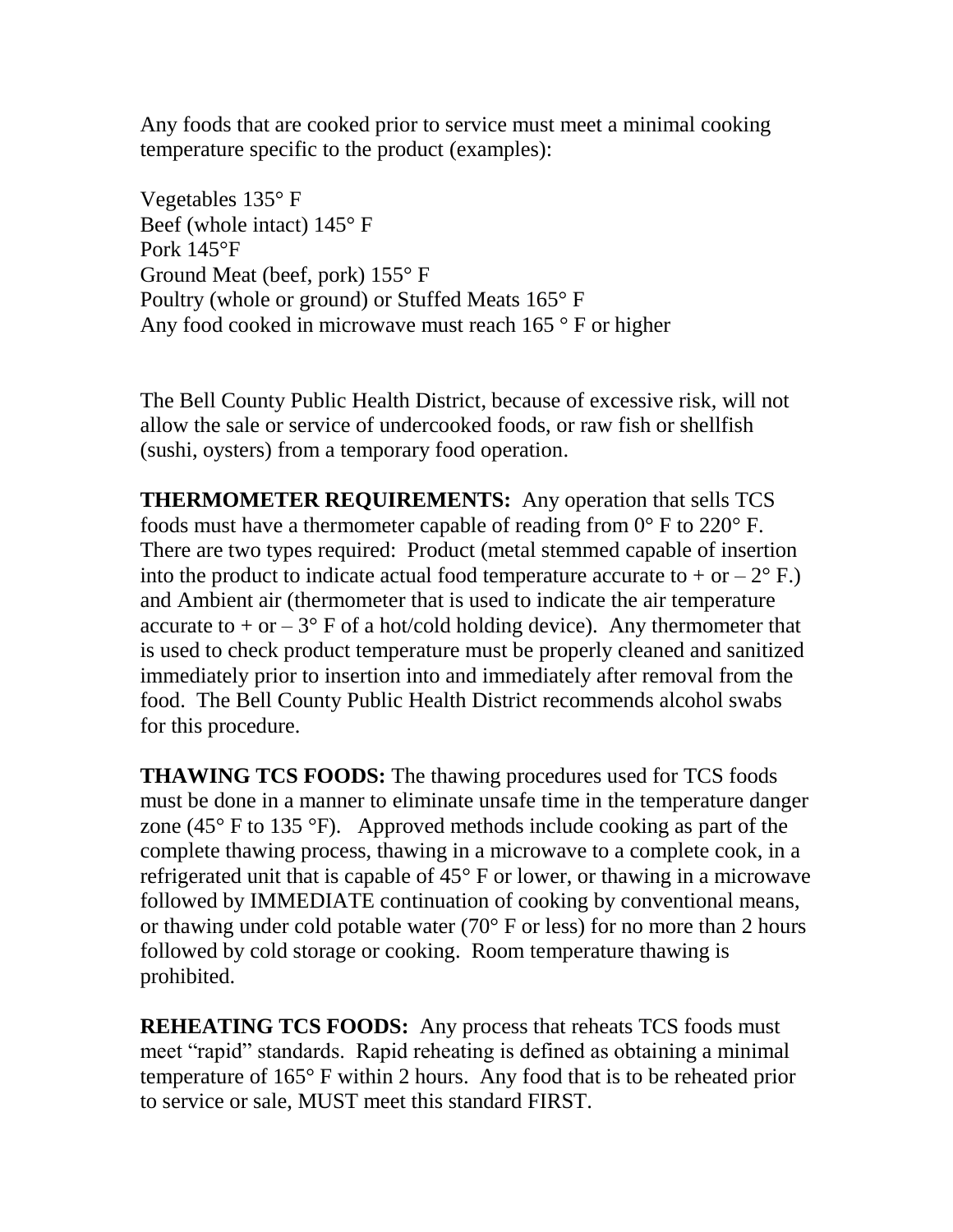**COOLING TCS FOOD:** TCS foods that have been heated (cooked, reheated) and are then allowed to cool shall be "rapidly" cooled in a manner required by these rules. Foods must achieve  $70^{\circ}$  F or lower within 2 hours, and then must achieve a temperature of 45° F or lower within an additional 4 hours. Both of these time/temperature requirements must be achieved. Any food not meeting these stipulations will be pulled from sale.

**ICE DISPENSING:** Ice used for consumption must be dispensed in a manner that protects it from contamination by the public. This can be achieved by proper scoops or dispensing means, or by restricting ice dispensing to the operators only. Ice used for cooling packages, containers or other items CANNOT be used for consumption.

**EQUIPMENT:** All equipment used for the operation shall be located and installed in a way that prevents food contamination and facilitates cleaning. Equipment shall be maintained in a sanitary manner which includes a frequency of cleaning that will meet this standard. Food contact surfaces must be cleaned to eliminate contamination.

**FOOD PROTECTION:** Food while being prepared, stored, dispensed, displayed or served shall be adequately protected against contamination from the employees, environment, and the public. Employees must use gloves or hand sanitizer gel after hand washing prior to handling food. The operation must provide overhead cover and screening (as feasible) to prevent insect/rodent contamination. Contamination by the public must be prevented through means of proper dispensing, covering, or sneeze guards.

**WATER:** There must be enough potable water available to supply the needs of the operation throughout the duration of the event. With exceptions, the facility must have hot and cold water available for washing utensils and hands.

**WASTE:** All solid and liquid waste must be properly disposed by means approved by law.

**HAND WASHING STATION:** All operations must have ready access to hand wash stations. These must be under the control of each operation and shall be supplied with adequate amounts of water, soap, and paper towels.